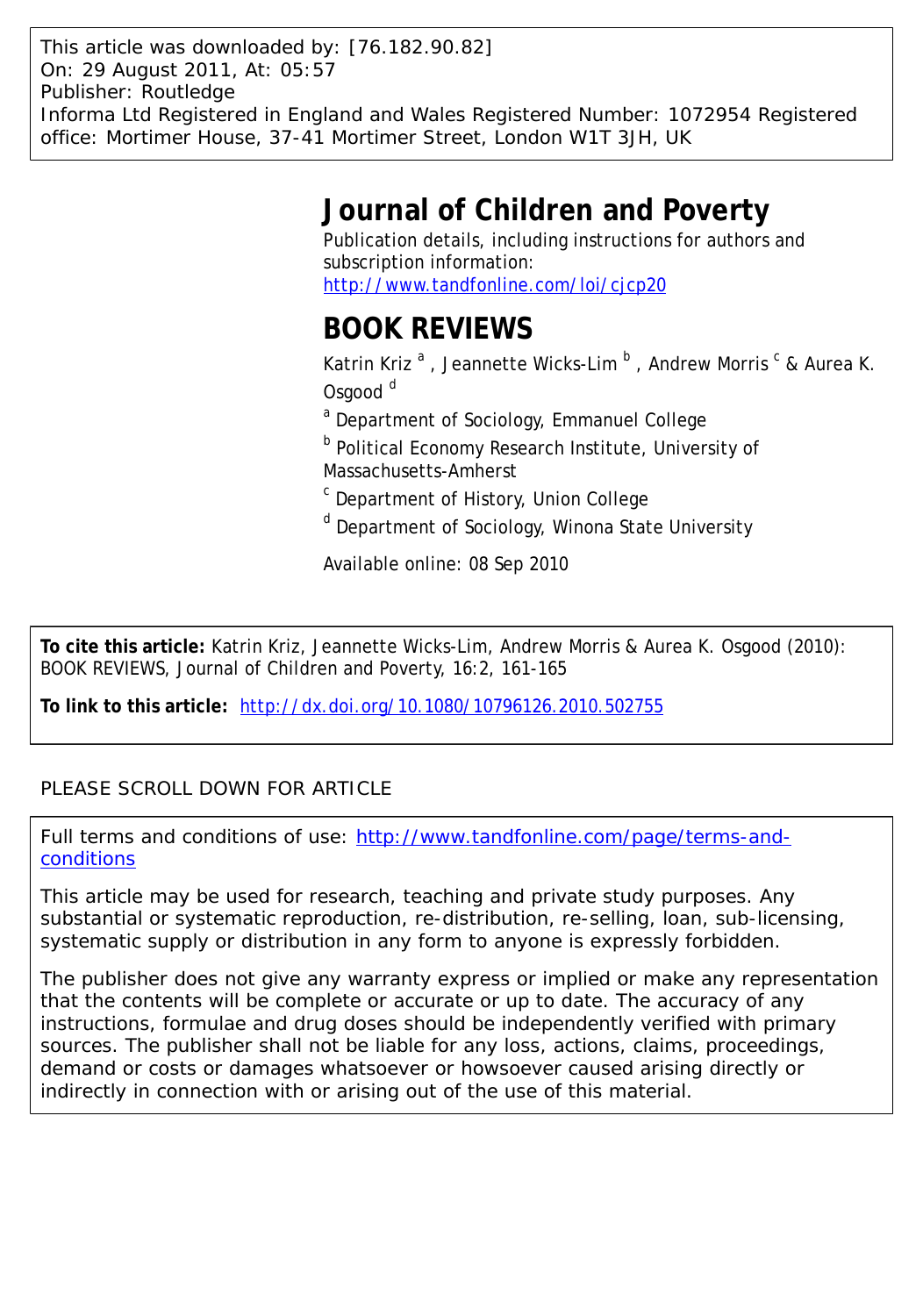## BOOK REVIEWS

Creating an opportunity society, by Ron Haskins and Isabel Sawhill, Washington, DC, Brookings Institution Press, 2009, 347 pp., US\$26.05 (paperback), ISBN 978-0- 8157-0322-8

How can the United States create more economic and social mobility for families who are at the bottom of the income and wealth distribution? This is the question that Ron Haskins and Isabel Sawhill address in *Creating an Opportunity Society* – a book in which they discuss the lack of opportunity and its causes as well as a pragmatic approach to creating an opportunity society that acknowledges the role of government in helping people make responsible life choices. The authors present specific policy recommendations in the areas of education, employment, and family life with persuasive arguments that build on impressive research evidence to provide a concrete vision of feasible policy steps that could bring the country closer to an American opportunity society.

In the area of education, the authors propose expanding educational opportunities for disadvantaged families at the pre-elementary, elementary, secondary, and post-secondary levels; expanding home visiting programs; improving the quality of teaching and promoting high-achieving inner-city schools; establishing effective programs that prepare disadvantaged students for college; and simplifying the maze of financial aid programs.

In the area of employment, they suggest enhancing the current work support system and strengthening work requirements. Other work-related supports include providing more money for childcare; restructuring housing assistance; and permanently expanding the Child Tax Credit for low-wage workers. The authors also recommend policies that would encourage disadvantaged, young men to work more and contribute more to their families.

Strengthening families is the book's third pillar of proposed opportunity policies, and consists of policies that encourage the formation of two-parent families. Pointing to research evidence that suggests a comparative lack of opportunities for children in single-parent families, the authors suggest that government should focus on reducing teenage pregnancies and non-marital births through public initiatives that would help foster a culture that encourages increased marriage rates. Such initiatives might also help individuals follow a life trajectory that includes completing one's education, working a stable, well-paying job, followed by marriage and children.

So, how would the government pay for these policies, which the authors estimate would result in a net cost of about \$20 billion annually? Scaling back and restructuring existing social programs is one way. They also suggest introducing a new intergenerational contract between the elderly and the non-elderly that would lead the country to invest more heavily in young people who could thereby make higher incomes and be better able to save for retirement.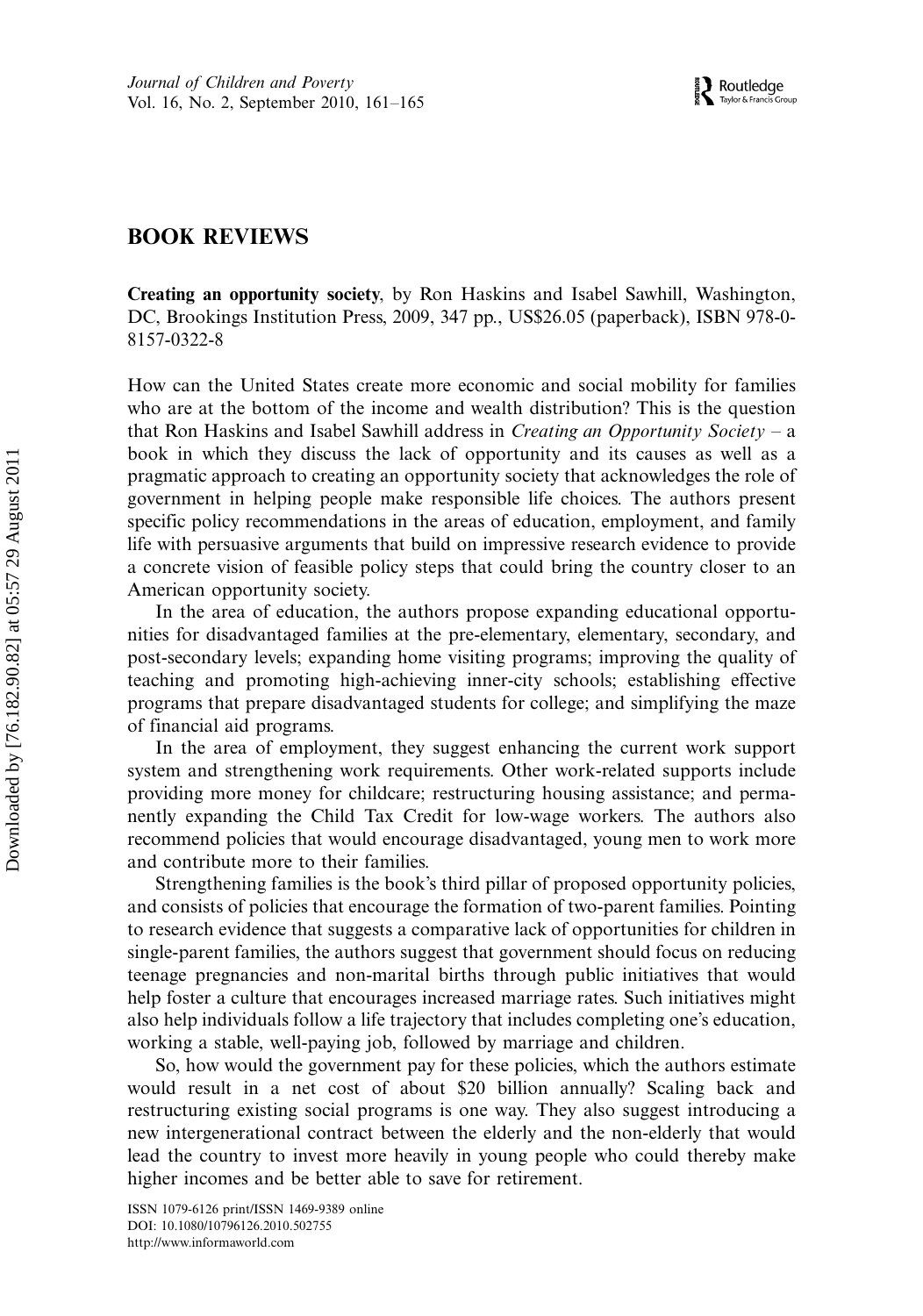While this may seem like a contradiction in terms, this book does achieve a formidable synthesis of Liberal and Conservative views on social and economic mobility. Readers on the political left may certainly cringe at the book's implication that people in poverty – and not the wealthy – be subjected to welfare state paternalism instead of arguing for the fundamental restructuring of the economy in ways that would allow workers to obtain higher wages. Meanwhile, readers on the political right may certainly scoff at the authors'suggestion that a lack of jobs and low wages are related to poverty (in addition to other factors) and are also likely to rebuff the recommendation for continued government support of people in poverty. Still, the authors manage to transcend the political divide and the academic divide on the causes of poverty by focusing on policies that are cost-effective and have the support of the American public. Their message to policy makers is crystal clear: it is not only imperative but possible to create an American opportunity society  $-$  let's do it!

> Katrin Kriz Department of Sociology Emmanuel College  $\circ$  2010, Katrin Kriz

Boosting paychecks: the politics of supporting America's working poor, by Daniel P. Gitterman, Washington, DC, Brookings Institution Press, 2010, 180 pp., US\$22.95 (paperback), ISBN 978-0-8157-0308-2

In his new book, Daniel Gitterman takes on the formidable challenge of explaining how the political negotiations of the past century have produced the basic features of our federal income tax and minimum wage policies and their consequences for lowincome working households. And he does so in a way that passes the 'grandma test,' which is, 'to write simply enough for your grandma to understand your argument' (p. x). Despite such a dense and complicated topic Gitterman succeeds in delivering his message in a clear and readable style, and for that feat alone, this book deserves high praise.

Gitterman poses one basic question: How have these two sets of policies contributed toward boosting the paychecks of low-income working households? To answer this question, Gitterman follows the path of policy compromises that US Democrats and Republicans have made to produce current policy. The bulk of the book looks at the last four presidential administrations, from Reagan to (W.) Bush, and ends with the Obama White House. Gitterman's historical map of these political maneuverings contains plenty of detail, but not too much.

The substance of the book tilts heavily toward describing the politics that form federal income tax and minimum wage policies yet does not adequately consider their welfare consequences in the terms that introduce the book, 'self-sufficiency' (p. 1). Gitterman's closing remarks illustrate this uneven treatment. He makes two observations on political process but none on welfare outcomes. First, we can expect tax policy to remain central to providing work supports; and second, past experience indicates that political moderates will author future policy. Absent from the author's reflections are thoughts on whether these policies will eventually raise the paychecks of low-income households enough to achieve some approximation of self-sufficiency. Further, rather than accepting the federal poverty income threshold rule of thumb, to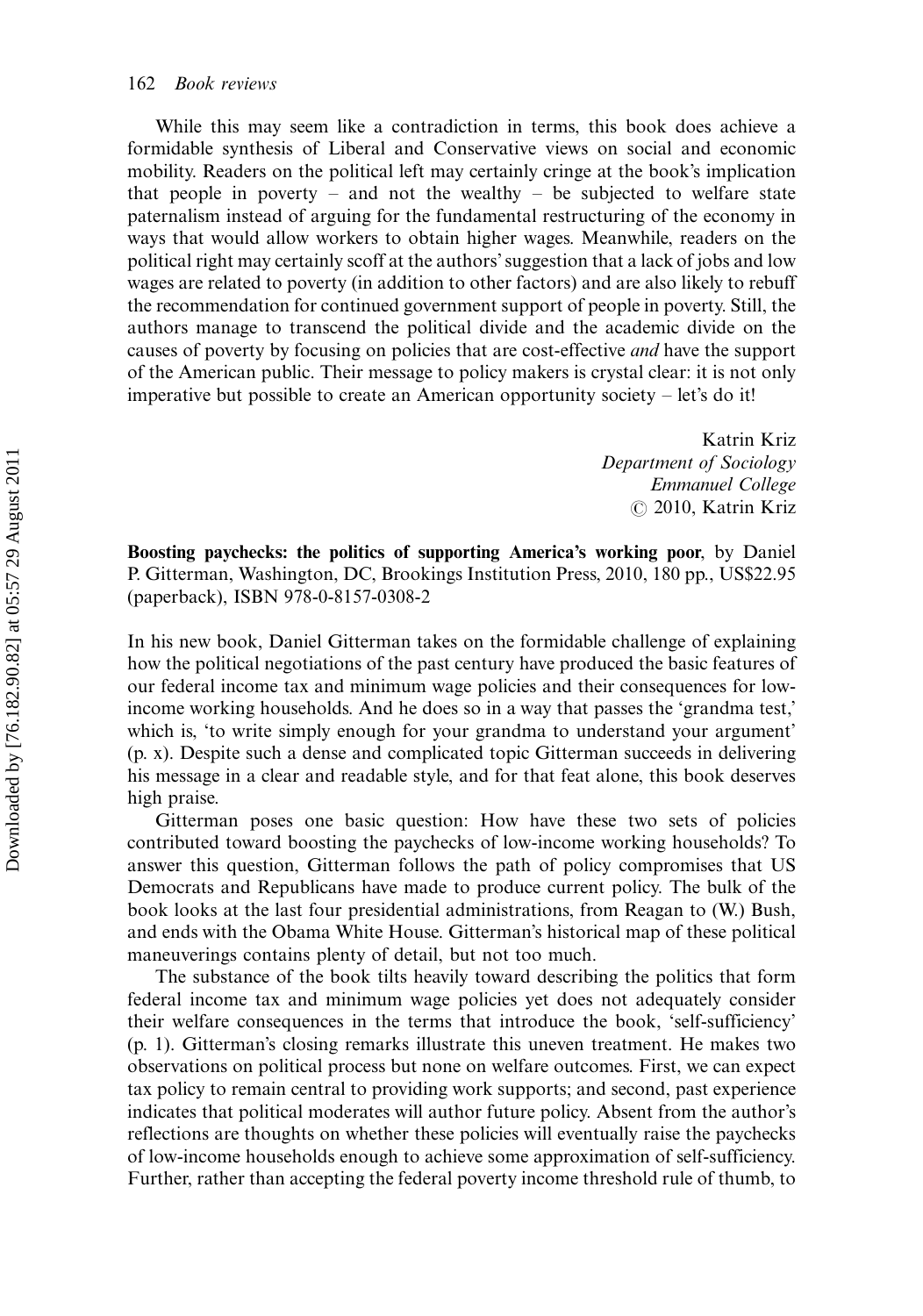help balance the book, Gitterman should have considered the question of what these policies need to offer to actually make work pay. In fact, one could argue strongly that the official poverty line, widely recognized by poverty experts as marking a truly severe level of deprivation, is irrelevant to the question of self-sufficiency.

The book would also benefit readers more if it considered how these policies interact within the wider economic context. Gitterman makes one incisive, but unfortunately inaccurate statement on this: 'Declining demand has pulled down the wages of the less skilled, both men and women, so employment often does not lead to economic self-sufficiency' (p. 19). In fact, once we enter into improved economic times, employment in occupations requiring few educational credentials can be expected to grow at a healthy clip, according to the US Labor Department's most recent employment projections. Gitterman's analysis should also consider how other economic forces, such as a decline in labor unions, could help explain the erosion of the earnings of workers in such jobs. Presenting this wider economic context would likely have invited a greater consideration of what other policy responses, aside from work supports, may make work pay.

Nonetheless, the book's great strength is how it methodically reveals the way US social and economic policy results from an on-going tug-of-war between the contesting ideological views of the country's two main political parties. A key lesson for this economist is that this tug-of-war is never won decisively and that economic models tend to characterize policy changes as 'yes/no' variables that ignore how they have been wrestled from compromise. For that reason, in particular, economists studying income tax and minimum wage policies should read this book.

> Jeannette Wicks-Lim Political Economy Research Institute University of Massachusetts-Amherst  $\odot$  2010, Jeannette Wicks-Lim

The war on welfare: family, poverty, and politics in modern America, by Marisa Chappell, Philadelphia, University of Pennsylvania Press, 2010, 352 pp., US\$45 (hardcover), ISBN 978-0-8122-4204-1

Marisa Chappell offers an excellent, if dispiriting, account of the erosion of political support for the federal Aid to Families with Dependent Children (AFDC) program from the 1960s through the 1980s. In an examination of the periodic efforts to 'reform' the program, Chappell emphasizes above all the central importance of ideas about the impact of welfare on recipients' family structure. As she convincingly argues, even sympathetic reform efforts focused on including welfare families in a 'family wage system,' built around a male head of household who was able to support the family on a single income. The possibility of a family wage, however, was growing more and more remote at the very time welfare reform was being articulated, while criticism of the impact of welfare on families ultimately played into the hands of antiwelfare conservatives.

This overlap between liberal and conservative critiques of welfare is the most striking observation of Chappell's work. While by the 1980s assumptions about AFDC's negative impact on families (presumably encouraging single mothers to remain single) were a commonplace of welfare reform efforts, she shows how this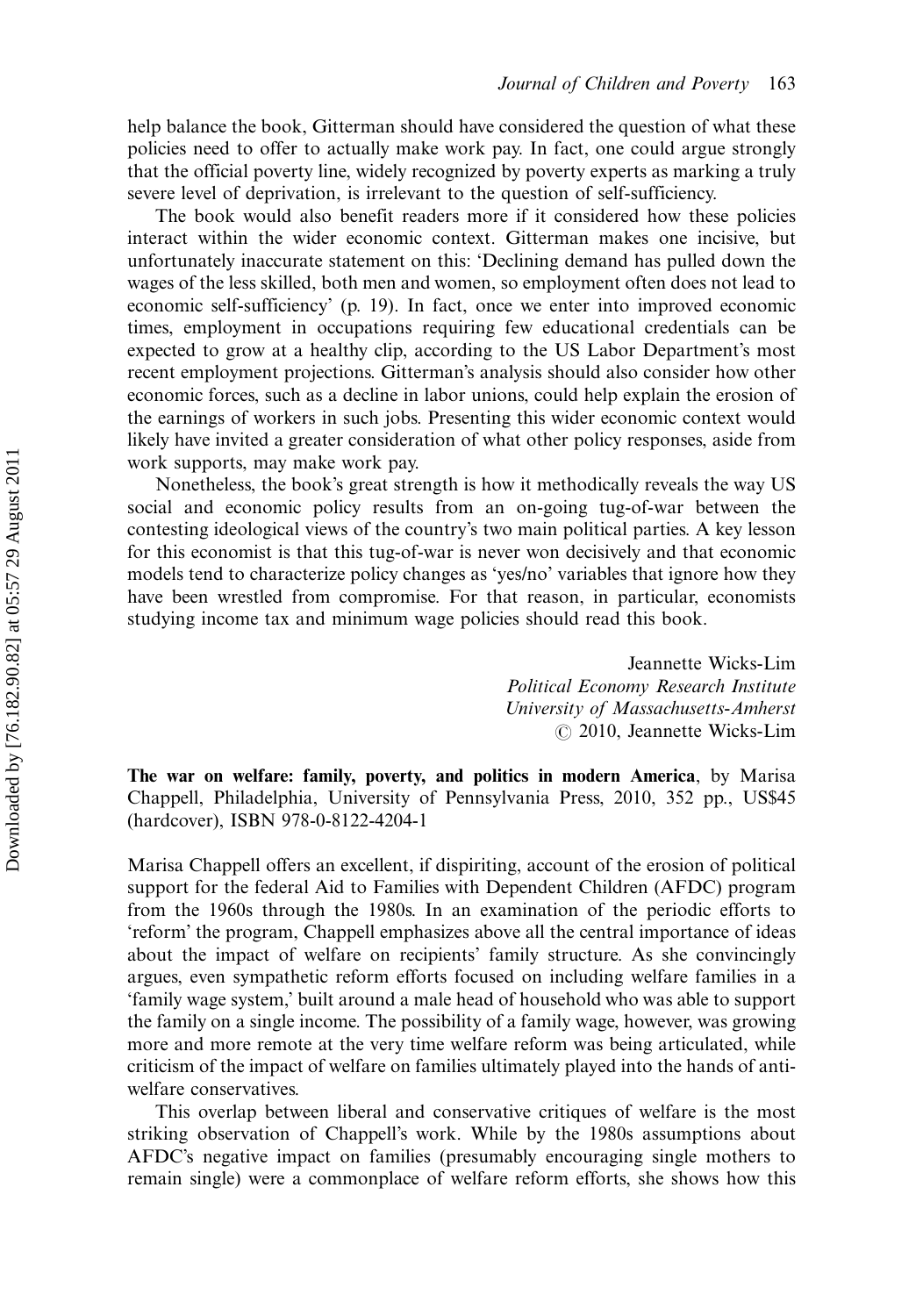argument was most forcefully advanced by liberals in the 1960s. Reformers pointed to the perceived failures of welfare in an effort to broaden and reshape the social safety net  $-$  in particular, through programs of full employment that would improve the earnings prospects of black fathers, and thereby create the conditions for more stable two-parent families. While the Moynihan Report of 1965 was attacked by some for its conclusions about the pathologies of black families, Chappell reminds us that his rhetoric and his recommendations (increased federal investment in job and income programs for African Americans, particularly men) were at 'the center of the 1960s anti-poverty coalition' (p. 37). The alleged incentive that AFDC provided for men to desert their families informed even some of the most revolutionary proposals for a guaranteed family income in the late 1960s.

Subsequent efforts to re-engineer the federal social safety net for low-income families were predicated on similar assumptions. Both President Nixon's proposed Family Assistance Program and President Carter's unrealized Program for Better Jobs and Income envisioned replacing AFDC with some version of a broader guaranteed income favoring the 'working poor' though both proposals shortchanged the African American mothers who had become the public face of AFDC. But as enthusiasm for expanded federal assistance died, all that was left of liberal and moderate efforts at welfare reform was the criticism of the (usually black) welfare family  $-$  a point seized upon by anti-welfare conservatives and at the heart of the rollback of welfare in the 1980s and 1990s.

What hope there was for an alternative path lay with the handful of advocates (largely feminists and welfare rights activists) in the 1960s and 1970s who understood that industrial decline and low-paying service jobs made the 'family wage' an untenable ideal for many Americans, and in particular the African American families at the heart of the welfare debate. They proposed to support wage earning by poor women (including flexible work hours, stronger affirmative action in higher-income, male-dominated fields, and more robust provision of child care); but by then, the focus on family structure combined with a more conservative political climate had sharply narrowed the policy options.

As Chappell astutely notes, the end of AFDC coincided with the end of the political and economic era that had made the ideal of a single-earner family wage seem like a workable model; if there is any bright spot in her story, it is that with the demise of AFDC, the slate may now be clean for creating a more progressive, gender-neutral approach to sustaining poor families.

> Andrew Morris Department of History Union College  $\odot$  2010, Andrew Morris

Mothers' work and children's lives: low-income families after welfare reform, by Rucker C. Johnson, Ariel Kalil and Rachel E. Dunifon with Barbara Ray, Kalamazoo, MI, W.E. Upjohn Institute for Employment Research, 2010, 147 pp., US\$40.00 (paperback), ISBN 978-0-88099-356-2

How do poor mothers balance work and family in ways that benefit children? Focusing on the context in which this work occurs, authors Rucker C. Johnson,